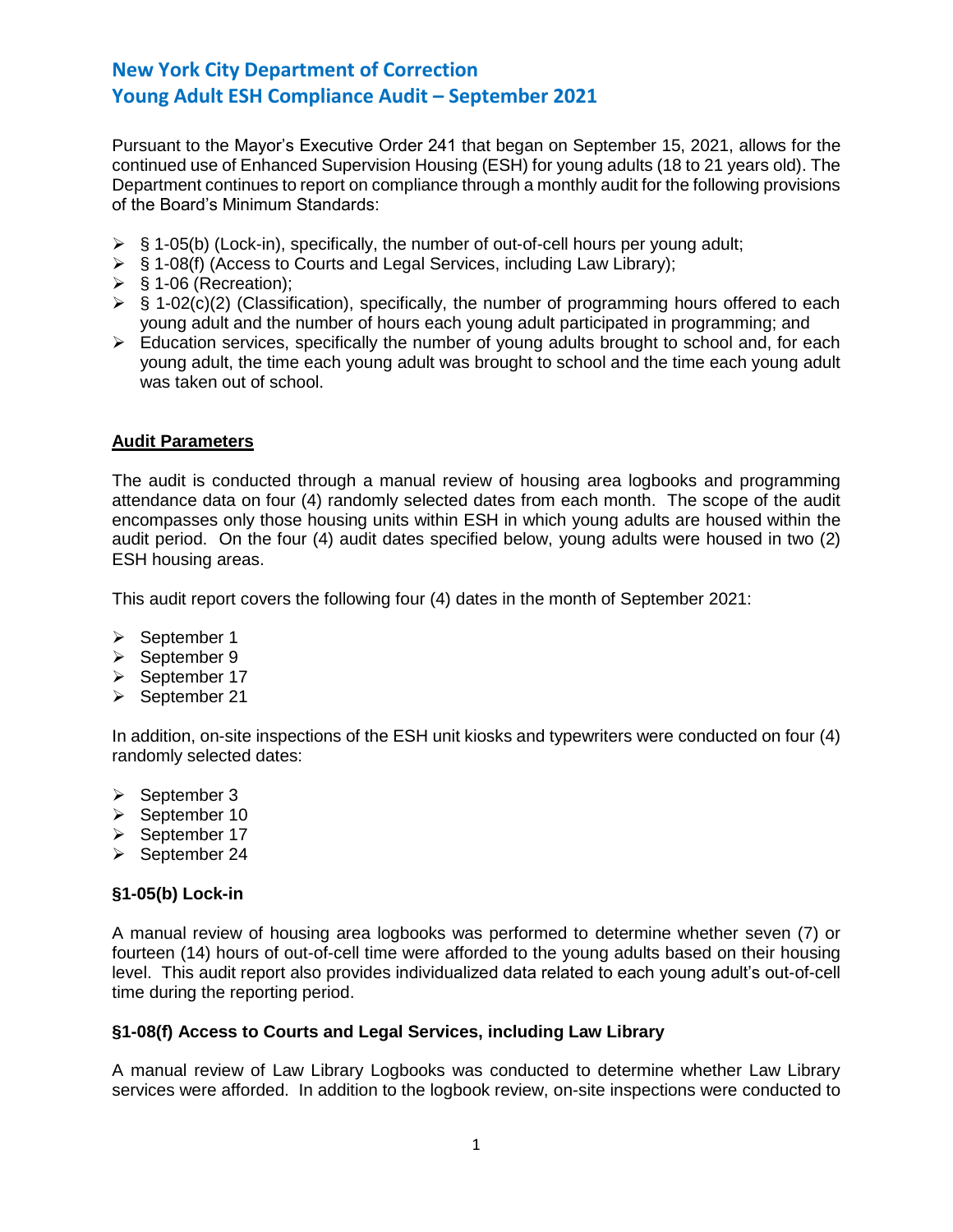determine if the kiosks and typewriters located within the various young adult ESH housing areas were operational.

## **§1-06 – Recreation**

A manual review of housing area logbooks was conducted to determine whether one (1) hour of outdoor recreation was afforded.

## **§1-02(c)(2) (Classification), Provision of Programming**

A manual review of programming attendance data was conducted to determine the number of programming hours offered to each young adult and the number of hours each young adult **chose to** participate in programming.

## **Education**

A review was conducted to determine the number of young adults enrolled in educational services, whether they were provided with educational learning packets, and whether they **chose to** complete and return the educational learning packets.

## **Audit Findings**

## **§1-05(b) Lock-in**

All young adults in ESH are afforded lock-out based on their housing level: seven (7) hours for Level II and fourteen (14) hours for Level III. On all four (4) dates audited, institutional lock-out and lock-in were not consistently recorded in the Lock-In/Out Logbook for each of the levels.

All young adults in ESH are housed in single occupancy cells within their respective housing area. Each ESH housing area consists of multiple single occupancy cells located on two (2) tiers – the lower tier and the upper tier. Young adults in Level II are afforded seven (7) hours of lock-out time each day. For each young adult in this level, the specific time that he locks out depends on his tier's lock-out schedule. For example, one (1) day the lower tier locks out in the am and the upper tier locks out in the pm. The following day the upper tier locks out in the am and the lower tier locks out in the pm. Regardless of the lock-out schedule for ESH young adults in Levels II, they are all afforded seven (7) hours of lock-out time on any given day. Young adults in Level III, who are afforded fourteen (14) hours of lock-out time, are not subject to a tier lock-out schedule. Young adults in Level III are all afforded lock-out during both the am and pm hours, regardless of the tier in which they are housed. On any given day, a young adult may be out to court or transferred in or out of the ESH Unit. These young adults may not be included in the out-of-cell time reporting.

Please note that the Department ceased operating young adult ESH Level 1 in April 2021.

#### Level II

Young adults in Level II are afforded seven (7) hours of out-of-cell time each day. Listed below is individualized data related to each young adult's total out-of-cell time in Level II, based on a manual review of the Lock-In/Out Logbook, for the audit dates. The out-of-cell time is the hours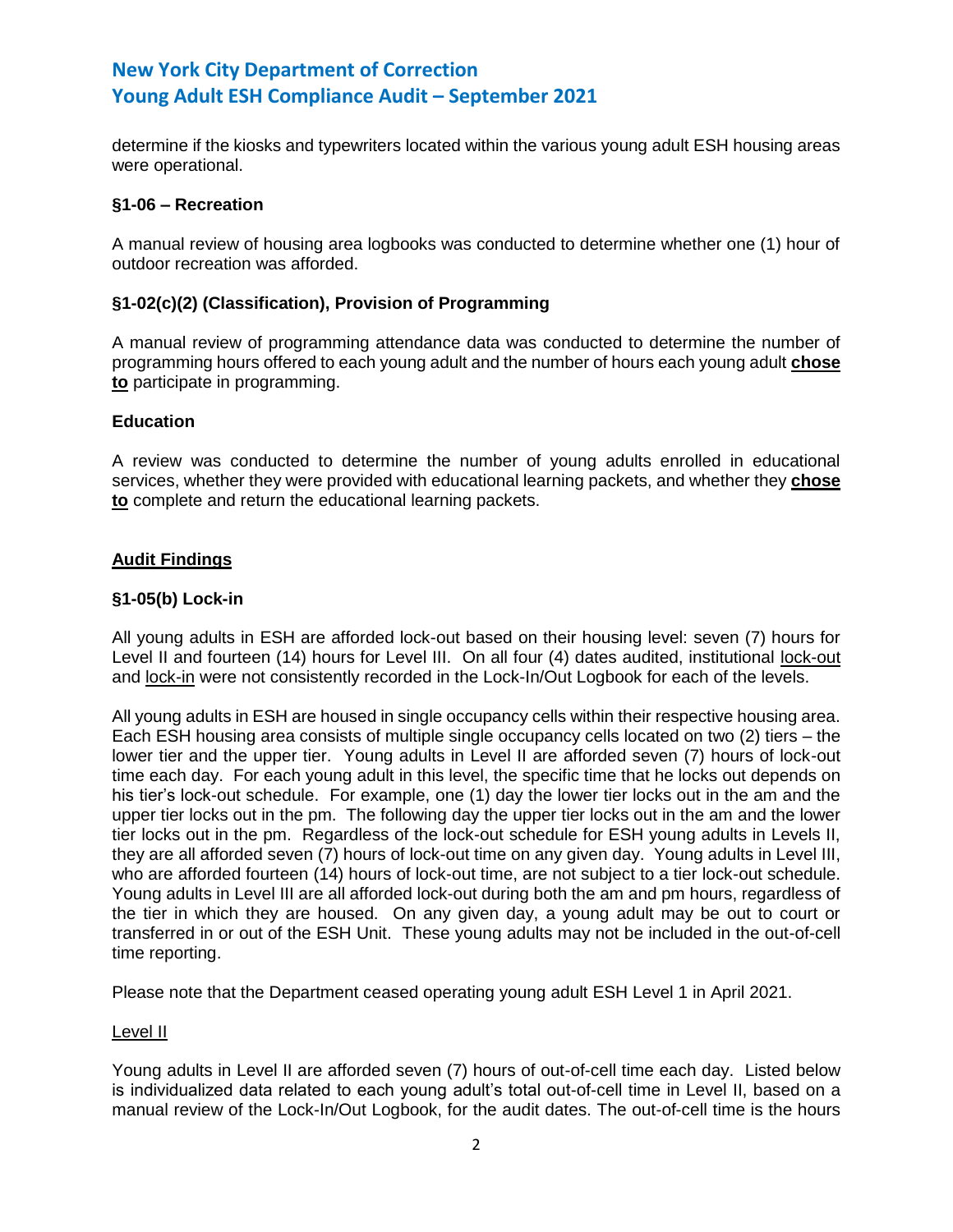each day that a young adult chooses to be out of his cell during institutional lock-out periods. The data reflects the young adults present in the unit for the institutional lock-outs on each audit date.

## **September 1, 2021**

There were seventeen (17) young adults in Level II; their out-of-cell times on this audit date were

1. 7 hours (Lower Tier)

On this audit date, the total afforded lock-in/out times and tier locations for sixteen (16) young adults could not be determined because the facility was unable to locate the Logbook.

## **September 9, 2021**

There were fourteen (14) young adults in Level II; their out-of-cell times on this audit date were

1. 8 hours (Lower Tier)

On this audit date, the total afforded lock-in/out times and tier locations for thirteen (13) young adults could not be determined because the facility was unable to locate the Logbook.

## **September 17, 2021**

There were thirteen (13) young adults in Level II; their out-of-cell times on this audit date were:

1. 7 hours 30 minutes (Lower Tier)

On this audit date, the total afforded lock-in/out times and tier locations for twelve (12) young adults could not be determined because the facility was unable to locate the Logbook.

#### **September 21, 2021**

There were fifteen (15) young adults in Level II; their out-of-cell times on this audit date were:

On this audit date, the afforded lock-in/out times could not be determined for one (1) Lower Tier young adult because the information was not recorded in the Logbook. In addition, the total afforded lock-in/out times and tier locations for fourteen (14) young adults could not be determined because the facility was unable to locate the Logbook.

#### Level III

Young adults in Level III are afforded fourteen (14) hours of out-of-cell time each day. Listed below is individualized data related to each young adult's total out-of-cell time in Level III, based on a manual review of the Lock-In/Out Logbook, for the audit dates. The out-of-cell time is the hours each day that a young adult chooses to be out of his cell during institutional lock-out periods. The data reflects the young adults present in the unit for the institutional lock-outs on each audit date.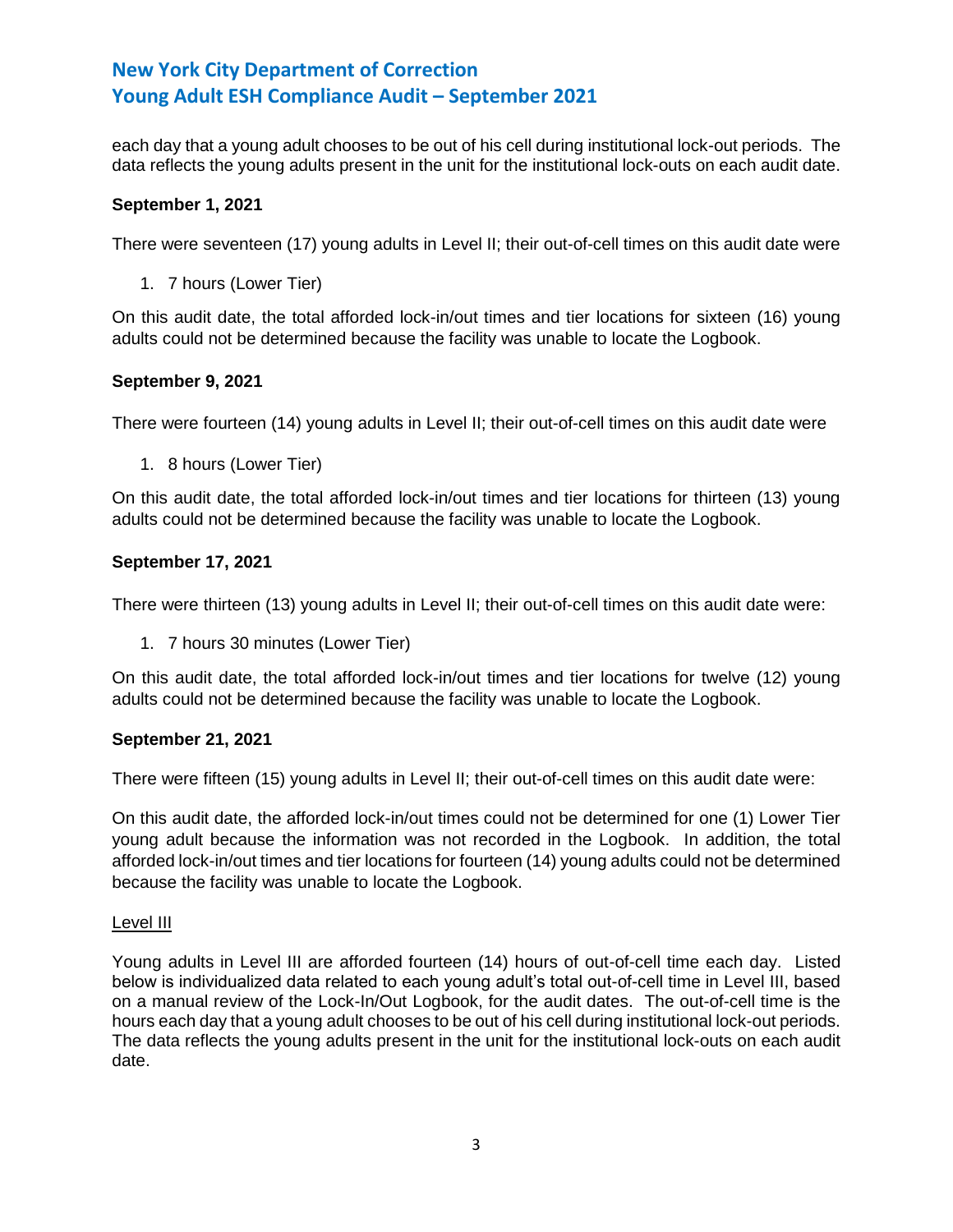## **September 1, 2021**

There were no young adults in Level III on this audit date.

## **September 9, 2021**

There were no young adults in Level III on this audit date.

## **September 17, 2021**

There were no young adults in Level III on this audit date.

## **September 21, 2021**

There were no young adults in Level III on this audit date.

## **§1-08(f) Access to Courts and Legal Services, including Law Library**

#### Law Library Coordinator

In ESH, there are four (4) Law Library Coordinators assigned to areas in which young adults were housed.<sup>1</sup> A manual review of the Law Library Logbooks indicated that the Law Library Coordinators were present in these areas to provide assistance on the four  $(4)$  days audited  $-$ September 1, 9, 17, and 21, 2021.<sup>2</sup> On September 21, 2021, due to a Law Library Coordinator's absence, two (2) housing areas labeled A and B were not provided Law Library services in the afternoon session. Please note that young adults were provided Law Library services in the morning session on this audit date.

The audit was able to verify by reviewing available records that the duration of each Law Library Coordinator's time in ESH areas during the dates audited, was in compliance with the provisions of the Minimum Standards i.e., a minimum of two (2) hours. On some of the audit dates, some young adults **chose not** to request Law Library services.

Listed below is a total count of young adults housed in ESH, for each date audited, and the total number of young adults that were assisted by the Law Library Coordinators.

#### **September 1, 2021**

There were seventeen (17) young adults in ESH on this audit date. Of the seventeen (17) young adults, two (2) young adults **chose to** request and were provided Law Library services.

#### **September 9, 2021**

l

There were fourteen (14) young adults in ESH on this audit date. Of the fourteen (14) young adults, two (2) young adults **chose to** request and were provided Law Library services.

 $1$  To facilitate the provision of Law Library services, within their assigned areas, Law Library Coordinators provide services to all individuals regardless of whether it is during the individual's lock-out period.

 $<sup>2</sup>$  This is evidenced by the Law Library Coordinators signing in and out of the Law Library Logbook on each of the</sup> audit dates.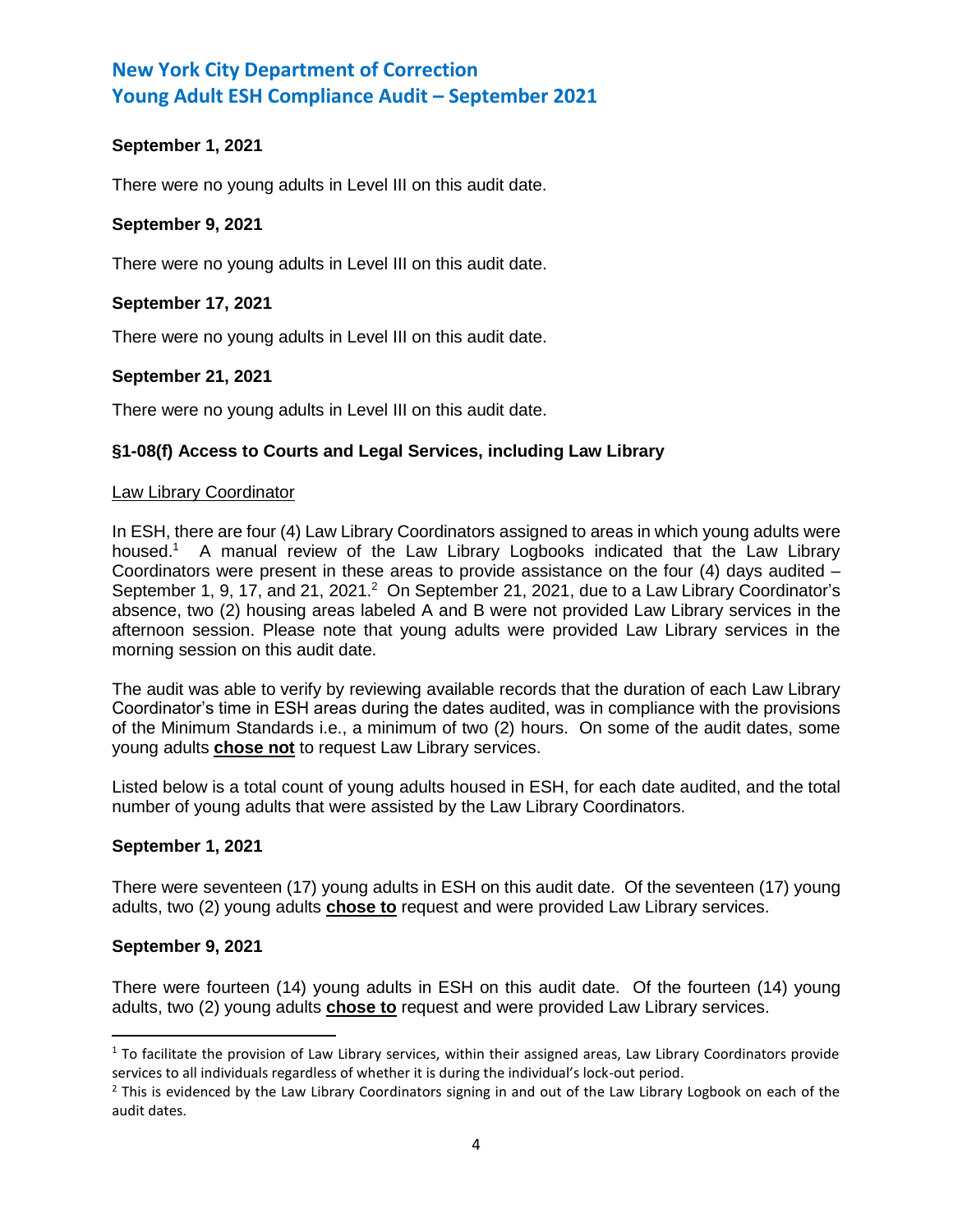## **September 17, 2021**

There were thirteen (13) young adults in ESH on this audit date. Of the thirteen (13) young adults, no young adults **chose to** request Law Library services.

#### **September 21, 2021**

There were fifteen (15) young adults in ESH on this audit date. Of the fifteen (15) young adults, no young adults **chose to** request Law Library services.

#### Kiosks and Typewriters

During this audit period, young adults were housed in two (2) housing areas in ESH, labeled A-B. Young adults in ESH are provided with access to a minimum of one (1) kiosk and one (1) typewriter. On the audit dates of September 3, 10, 17, and 24, 2021, kiosks and typewriters were not available. All Law Library services are being afforded and fulfilled by the Legal Coordinators through request slips.

#### **§1-06 – Recreation**

All young adults in ESH are afforded a minimum of one (1) hour of recreation per day, seven (7) days per week in the outdoor recreation area, except in inclement weather when the indoor recreation area is used.

The audit reviewed recreational data for each of the four (4) audit dates – September 1, 9, 17, and 21, 2021 – to ascertain the total number of young adults that **chose to** participate in recreation.

#### **September 1, 2021**

There were seventeen (17) young adults in ESH on this audit date. Please note the following:

- Two (2) young adults **chose to** participate in afforded recreation.
- Fifteen (15) young adults **chose not** to participate in afforded recreation.

#### **September 9, 2021**

There were fourteen (14) young adults in ESH on this audit date. Please note the following:

- Two (2) young adults **chose to** participate in afforded recreation.
- Twelve (12) young adults **chose not** to participate in afforded recreation.

#### **September 17, 2021**

There were thirteen (13) young adults in ESH on this audit date. Please note the following:

- Three (3) young adults **chose to** participate in afforded recreation.
- Ten (10) young adults **chose not** to participate in afforded recreation.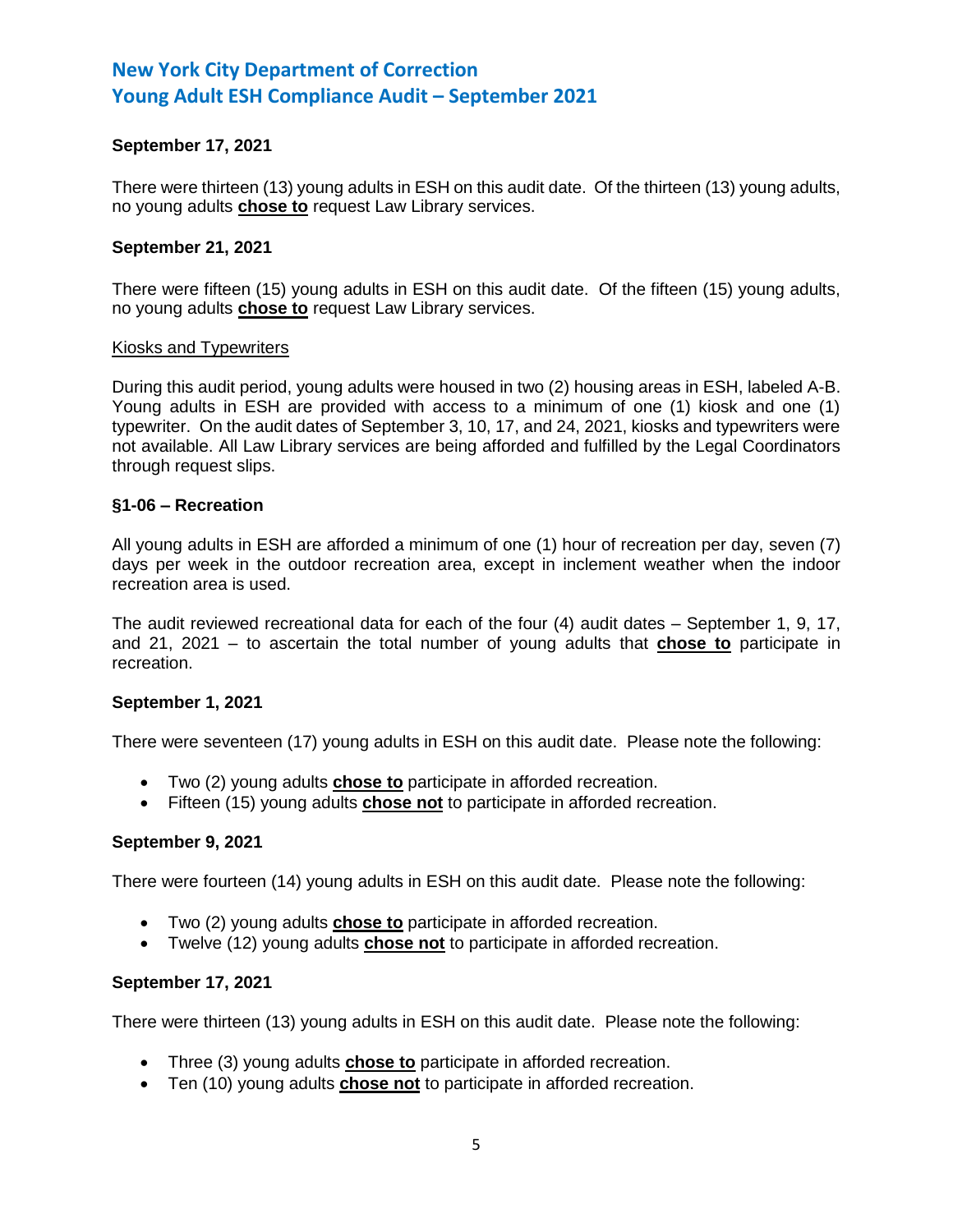# **September 21, 2021**

There were fifteen (15) young adults in ESH on this audit date. Please note the following:

• All of the fifteen (15) young adults **chose not** to participate in afforded recreation.

# **§ 1-02(c)(2) (Classification), Provision of Programming**

Young adults in ESH are placed in housing units exclusively with other young adults (18 to 21 years old). Young adults who are 19 to 21 years old can also be commingled in units with adults (22 years old and older). In the commingled housing areas, the provision of programming is provided to each tier separately through two programming sessions. The hours of programming afforded may vary by tier within a housing area. In the young adult exclusive housing areas within ESH, tablets are intended to be utilized in the provision of programming and offered to young adults regardless of whether it is during the individual's lock-out period. The Programs Division is in the process of rolling out the provision of tablets over the coming months. In addition, in the young adult exclusive housing areas, on days when support programming staff are present, young adults may request individualized counseling while other programming components are being held.

The audit reviewed programming attendance data on each of the four (4) dates audited to ascertain the number of programming hours offered to each young adult and the number of hours each young adult **chose to** participate in programming. Program participation hours are based on the number of hours each young adult **chooses to** participate in programming. The data reflects the young adults present in the housing area during programming on each audit date.

Please note that on any given day, a young adult may be out to court or transferred in or out of the ESH Unit. These young adults may not be included in the programming reporting. It is important to note that young adults returning from court during programming hours are offered the opportunity to participate in programming upon their return.

Listed below are the numbers of programming hours offered and participated based on housing areas and their assigned levels.

## **September 1, 2021**

On this audit date, in-person programming was offered to the young adults housed within one (1) of the two (2) young adult ESH housing areas, labeled A-B.

- $\dots$  A: Level II There was one (1) young adult housed in this area. No in-person programming was scheduled in the morning and afternoon sessions due to security concerns.
- $\div$  B: Level II There were sixteen (16) young adults housed in this area. They were offered in-person programming in the morning and afternoon sessions. Five (5) young adults **chose not** to participate in in-person programming. The remaining eleven (11) young adults **chose to** participate in in-person programming and their total participation times for in-person programming were as follows: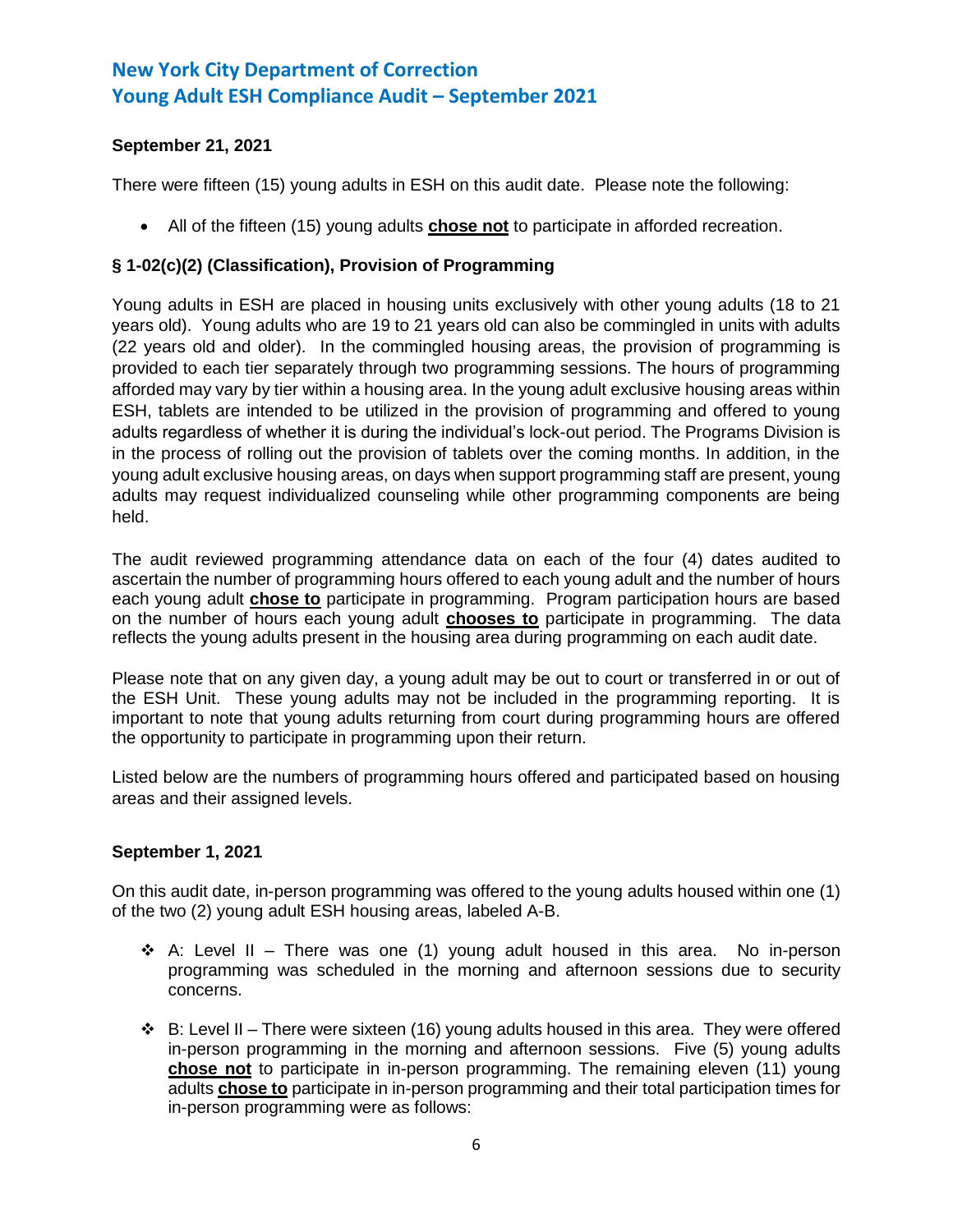- 1. Young adult participation: 15 minutes
- 2. Young adult participation: 10 minutes
- 3. Young adult participation: 15 minutes
- 4. Young adult participation: 10 minutes
- 5. Young adult participation: 10 minutes
- 6. Young adult participation: 15 minutes
- 7. Young adult participation: 10 minutes
- 8. Young adult participation: 10 minutes
- 9. Young adult participation: 10 minutes
- 10. Young adult participation: 15 minutes
- 11. Young adult participation: 15 minutes

#### **September 9, 2021**

On this audit date, in-person programming was offered to the young adults housed within the two (2) young adult ESH housing areas, labeled A-B.

- $\div$  A: Level II There was one (1) young adult housed in this area. He was offered and **chose to** participate in in-person programming in the morning session. The young adult's total participation time for in-person programming was as follows:
	- 1. Young adult participation: 28 minutes
- ❖ B: Level II There were thirteen (13) young adults housed in this area. They were offered and **chose to** participate in in-person programming in the morning and afternoon sessions. The total participation times for the in-person programming were as follows:
	- 1. Young adult participation: 10 minutes
	- 2. Young adult participation: 15 minutes
	- 3. Young adult participation: 15 minutes
	- 4. Young adult participation: 15 minutes
	- 5. Young adult participation: 10 minutes
	- 6. Young adult participation: 15 minutes
	- 7. Young adult participation: 10 minutes
	- 8. Young adult participation: 10 minutes
	- 9. Young adult participation: 15 minutes
	- 10. Young adult participation: 15 minutes
	- 11. Young adult participation: 15 minutes
	- 12. Young adult participation: 10 minutes
	- 13. Young adult participation: 10 minutes

#### **September 17, 2021**

On this audit date, in-person programming was offered to the young adults housed within one (1) of the two (2) young adult ESH housing areas, labeled A-B.

 $\dots$  A: Level II – There was one (1) young adult housed in this area. No in-person programming was scheduled in the morning session and no programming was offered in the afternoon session due to the counselor being on annual leave.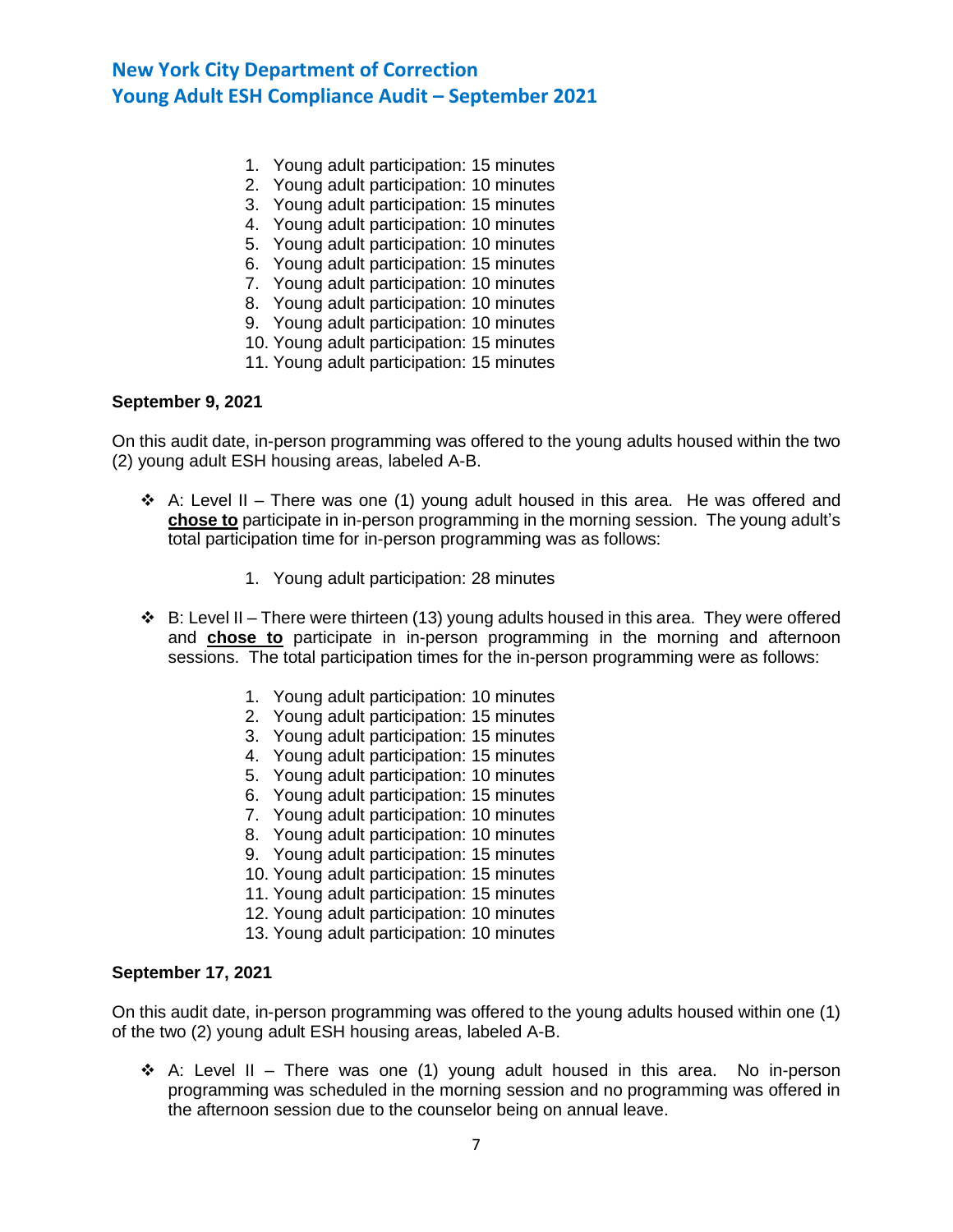- $\div$  B: Level II There were twelve (12) young adults housed in this area. They were offered in-person programming in the morning and afternoon sessions. Four (4) young adults **chose not** to participate in in-person programming. The remaining eight (8) young adults **chose to** participate in in-person programming and their total participation times for inperson programming were as follows:
	- 1. Young adult participation: 15 minutes
	- 2. Young adult participation: 10 minutes
	- 3. Young adult participation: 10 minutes
	- 4. Young adult participation: 10 minutes
	- 5. Young adult participation: 10 minutes
	- 6. Young adult participation: 10 minutes
	- 7. Young adult participation: 10 minutes
	- 8. Young adult participation: 15 minutes

#### **September 21, 2021**

On this audit date, in-person programming was offered to the young adults housed within one (1) of the two (2) young adult ESH housing areas, labeled A-B.

- ◆ A: Level II There was one (1) young adult housed in this area. No in-person programming was scheduled in the morning and afternoon sessions due to security concerns.
- $\div$  B: Level II There were fourteen (14) young adults housed in this area. They were offered in-person programming in the morning and afternoon sessions. One (1) young adult was out to court during afforded in-person programming. Four (4) young adults **chose not** to participate in in-person programming. The remaining nine (9) young adults **chose to** participate in in-person programming and their total participation times for in-person programming were as follows:
	- 1. Young adult participation: 15 minutes
	- 2. Young adult participation: 15 minutes
	- 3. Young adult participation: 15 minutes
	- 4. Young adult participation: 10 minutes
	- 5. Young adult participation: 10 minutes
	- 6. Young adult participation: 10 minutes
	- 7. Young adult participation: 10 minutes
	- 8. Young adult participation: 15 minutes
	- 9. Young adult participation: 15 minutes

#### **Education**

The NYC Department of Education offers educational services to all young adults in ESH. A young adult can enroll in educational services by completing and submitting the "Request for Educational Services" form upon admission. In addition, a young adult can enroll in educational services by completing the aforementioned form and submitting it to any Program's Division office in the facility after admission. The NYC Department of Education began educational services on September 21, 2020, by providing educational learning packets on a weekly basis to enrolled